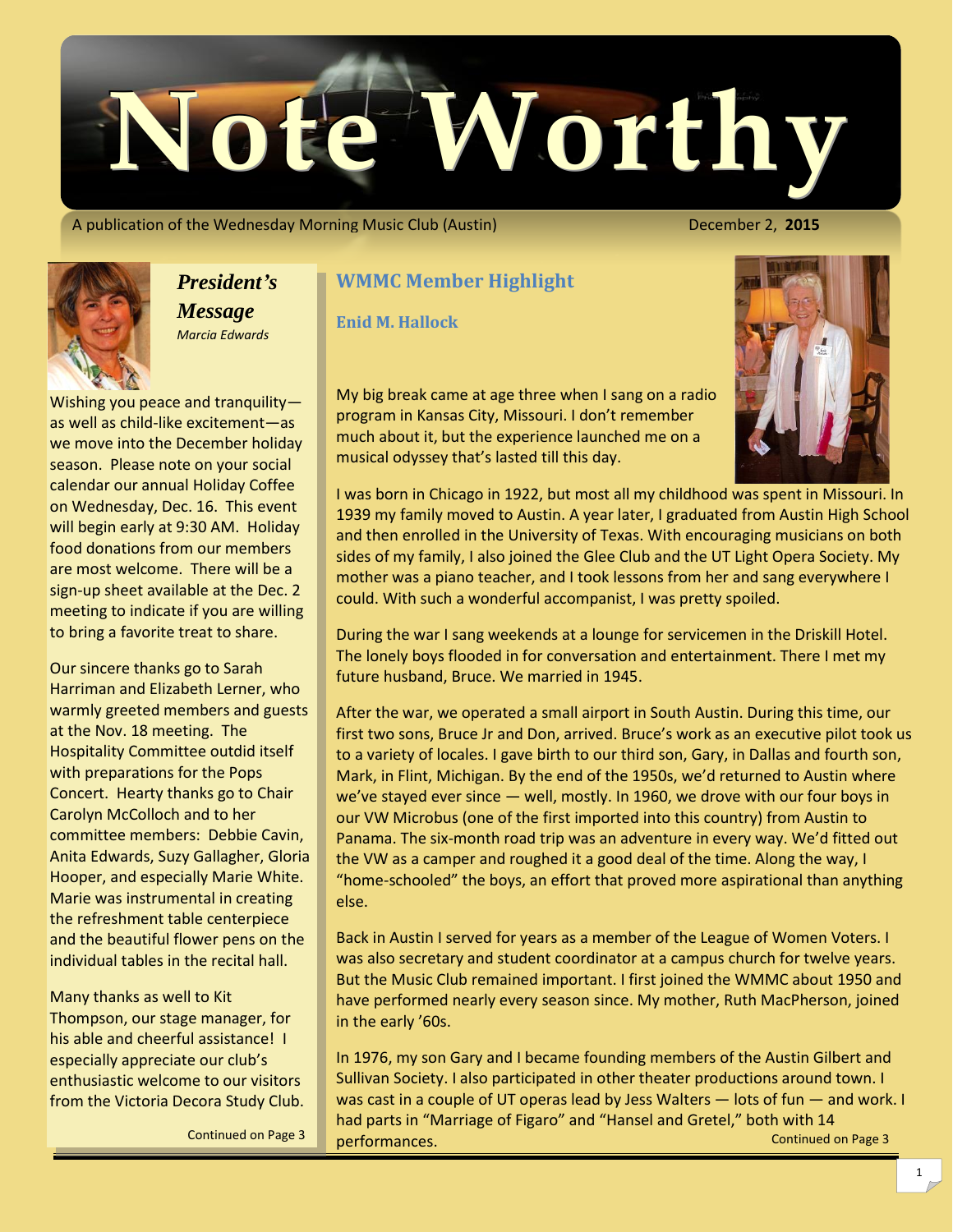### **Adrienne Inglis, flute**

Adrienne is on the faculty of Southwestern University. She is the Principle flutist for the Round Rock Symphony Orchestra.

#### **Toby Blumenthal-Phillips, piano**

Toby began playing the piano at age 7, and by age 13 she performed at a concert as a piano soloist with the Chicago Symphony Orchestra after winning an area-wide competition for the opportunity. She serves on the Round Rock Symphony Orchestra board, became the director of CHAMPS (Chamber Music in Public Schools) in April 2011 and cofounded Luzerne Chamber Music Festival in Lake Luzerne, New York, now in its 31st year. Toby credits music for giving her some of the best things in life: a shared passion with her late husband, Bert Phillips; an entire extended family of students; and lifetime bonds with fellow musicians.

#### **Kay Race, piano**

Katherine was born and raised in Chicago. While in Chicago she was a pianist at the American Conservatory of Music. She met her husband right after he finished serving his  $4^{th}$  year in the  $2^{nd}$  World War. They met at the University of Colorado where Kay was a freshman. They both practiced the piano constantly and when not playing music enjoyed hiking in the mountains. After their marriage in 1949 they continued their musical lives together until Kay's husband died in 1999. Kay still practices and enjoys musical activities. She lives in Austin at a retirement home.

#### **Hector Moreno, cello**

Hector began his musical studies at the age of four in Austin, TX, starting with piano – his first teacher was Angelica Lopez. In 2004, he obtained his Bachelor's degree from Stanford University with concentrations in Cello Performance and Composition, and then in 2006 he completed his Master's degree in Cello at the University of Toronto. Since moving back to Austin, Mr. Moreno has been performing with a variety of orchestras and ensembles across Texas, and he also regularly collaborates with local Austin composers on new music premieres and recordings. An avid chamber music enthusiast, he is currently a coach for the Austin Chamber Music Center.

#### **Angelica Lopez, piano**

Angelica Lopez grew up in the Rio Grande Valley where she asked for and received the gift of piano lessons for her 8th birthday. Music-making permeated her life as she continued piano lessons, played French horn in high school band, served as an organist at her church, and accompanied fellow students for high school assemblies and UIL events. She moved to Austin to study in the Music Department at The University and fell in love with both the City of Austin and the concert-scene. Angelica and her husband, Chuck, were able to permanently relocate to Austin in 1983 and one of the first things she did was to join the Wednesday Morning Music Club. She has been a Suzuki piano teacher since 1985 when she enrolled in Suzuki teacher training.

#### **Janie Keys, piano**

I have two degrees, both from the University of Texas: a BA in French and a MM in Piano Pedagogy (studying with Nancy Garrett.) Even though my degree in music was decades ago, I'm still studying the piano. My current teacher is Sheila Paige (see pianowellnessseminar.com.) I love all my Suzuki trained students, especially my two 4 year olds.

### **Kathryn Govier, piano**

I started music lessons at age 4 and "cut my eye-teeth on Bach." I was lucky to have a piano teacher who stressed the classics. I earned a Bachelor of Music, piano major (1971), and I've used my skills as accompanist and collaborator, as well as soloist. I work with Charles Palmer through the Butler School of Music Outreach program giving retirement home programs. My profession job was teacher of the handicapped. I spent 3 years in Marrakesh, Morocco, working with handicapped children as Peace Corps Volunteer (1087-1990). I love living in Austin with many wonderful cultural events to attend and participate in.

### **Marcia Edwards, piano**

A farm girl from central Illinois, I began piano lessons in  $2^{nd}$  grade and have enjoyed music in my life ever since. My education includes a B.A. in French from the University of Illinois, an M.A. in Teaching English as a Second language from UCLA, and a Ph.D. in Linguistics from the University of Texas, Austin. My husband (a retired pediatrician) and I have been Austin residents since 1983, and our 2 children were born and raised here. They both studied piano with Felicity Coltman. I'm grateful to Felicity for her music lessons and for introducing me to Kathryn Govier, who's now my regular duet partner.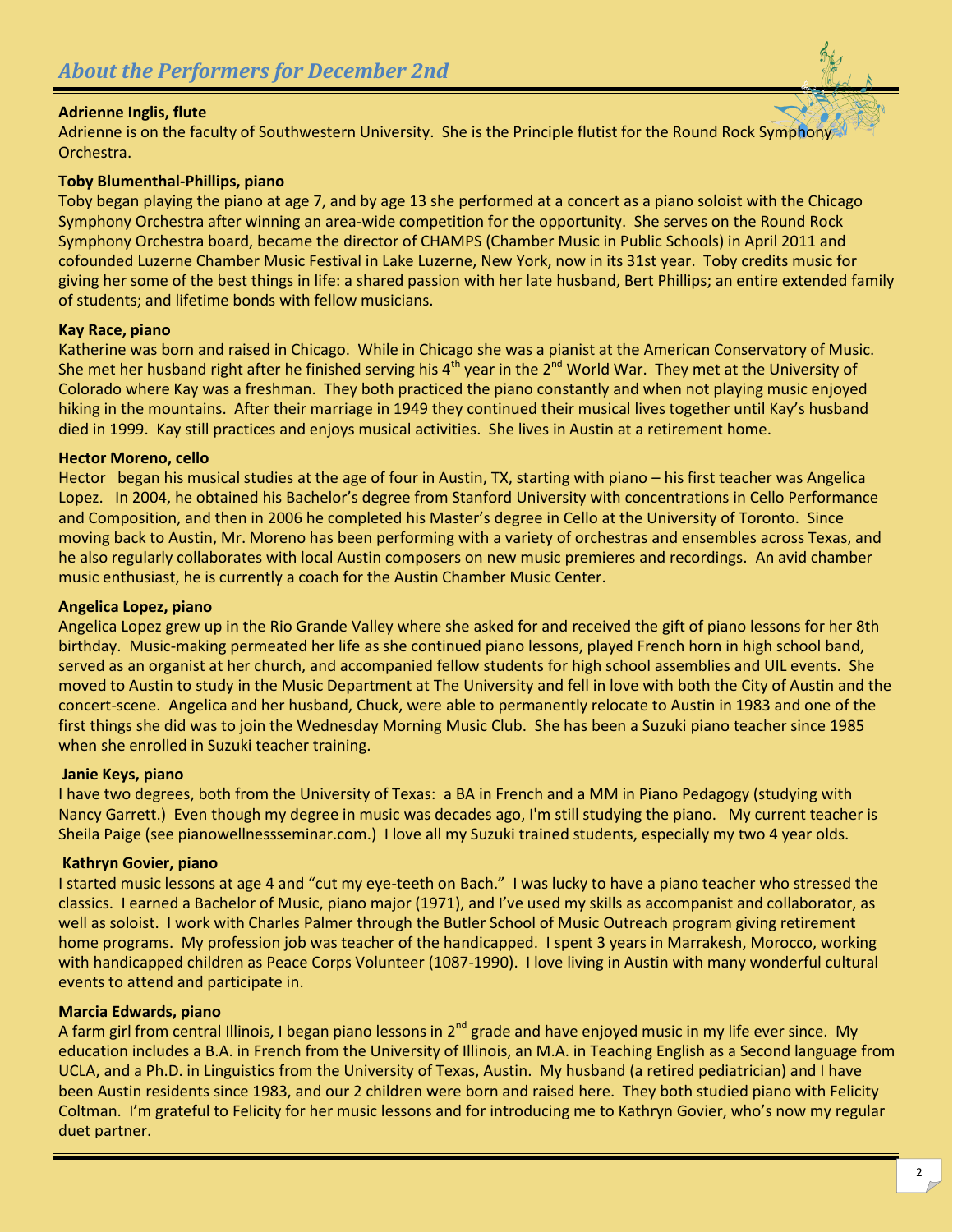# **President's message ( continued from page 1)**

One of these visitors was reportedly overheard saying that she wished Victoria had a club like ours!

Beth Moreno is helping solicit items for the Silent Auction fundraiser in conjunction with the Texas Federation of Music Clubs Annual Convention in Austin (March 31 – April 2, 2016). If you have any small items that would be suitable for this auction, please notify Beth. We have been asked to have items ready by the middle of December. They will then be photographed and displayed online in early January.

Don't forget to recommend to potential new members our website at musicclubaustin.org. And please consider inviting a musical friend to one or both of our December meetings. We love to see new faces in the audience!

## **Enid M. Hallock**

## **(continued from page 1)**

My husband, Bruce, the aeronautical engineer, was always building a new airplane. I had always been a frustrated architect, and in the 1970s, I talked him into building an apartment complex. This whole-family project took about six years to complete, and we're right proud of the cozy 16-unit complex with its early Texas look. I told Bruce that the great thing about building apartments was that, when finished, it's not an airplane! I still live there, reigning as "president emeritus."

Almost every year, I've participated in the local Gilbert and Sullivan production. My son Gary has also been a regular. He performed with his son Andrew in a version of "The Sorcerer." Andrew has since pursued an illustrious musical career, graduating from the Royal Conservatory of the Hague and now lives in Rotterdam.

So it's been a good run, and it's a delight to see the musical tradition continuing through the generations.



# **Welcome to New and Returning Members**

Returning Active Member Brett Bachus 10617 Denell Circle 78753 classical@gmail.com

Associate Member Loresa Yick 7701 FM 1690 Copperas Cove, TX 76522 [handlfowler@gmail.com](mailto:handlfowler@gmail.com)

New Active Member Brian Grothues 3108 Robinson Ave 78722 bgrothues@me.com

# *WMMC Member News*

Marianne Weiss Kim is resting comfortably at the home of her daughter in Austin following shoulder surgery earlier this month at the Mayo Clinic. She reports, "recovery will take a while but I will soon be around again." We wish you a speedy recovery, Marianne!

Welcome to Past President (1964-66) Doris Jean Tyler, who has recently been reinstated as a WMMC member. Contact information: 512-476-8007, 2201 Mountain View Rd, 78703-2207. She shares e-mail with her daughter Marian subteach3@gmail.com.

Carol Brannon is organizing caroling programs at nursing homes and similar facilities between Thanksgiving and Christmas. If you are interested in participating, please let Carol know.

WMMC Choral Director Madeline McCauley requests that singers sign up for the WMMC Chorus. The group is scheduled to perform on the Feb. 17 and May 4 programs.